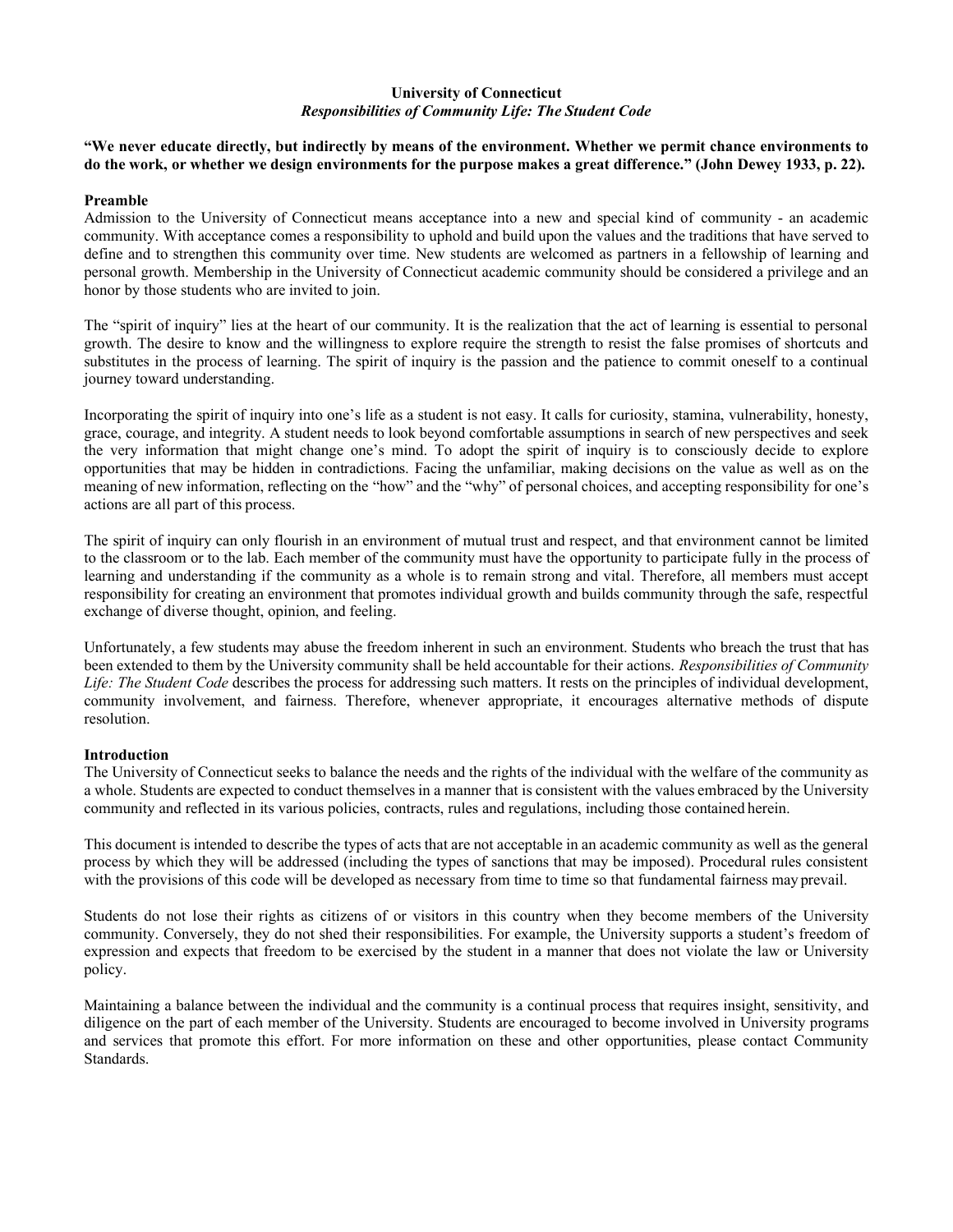### **Part I: Student Conduct Authority**

The University of Connecticut *Responsibilities of Community Life: The Student Code* (*The Student Code*) was approved by the Board of Trustees on April 11, 2000. It is administered under the direction of the Vice President for Student Affairs. The Vice President for Student Affairs shall coordinate recommendations from members of the University community regarding suggested revisions to *The Student Code*, and shall present proposed substantive changes to the Student Life Committee of the Board of Trustees for consideration by the full Board.

### **Part II: Definitions**

The following selected terms are defined in an effort to facilitate a more thorough understanding of *The Student Code*. This list is not intended to be a complete list of all the terms referenced in *The Student Code* that might require interpretation or clarification. The Director of Community Standards shall make the final determination on the definition of any term found in *The Student Code*.

- 1. **"Administrative hearing officer" or "hearing body"** means a University staff member who is authorized to conduct an administrative hearing to determine the appropriate resolution of an alleged violation of *The Student Code*, and/or to impose sanctions or affect other remedies as appropriate.
- 2. **"Administrative Agreement"** means an agreement between the respondent, complainant if any, and Student Conduct officer which identifies a mutual resolution.
- 3. **"Appellate body"** means any person or persons authorized by the Vice President for Student Affairs or designee to conduct a review of a decision reached by a hearing body.
- 4. **"Business day"** means any day, Monday through Friday, that the University is open.
- 5. **"Complainant"** means any person who believes that said person has been a victim of another student's/student organization's misconduct. If the complainant is a University of Connecticut student, that student will have the same rights under *The Student Code* as are provided to the respondent, even if another member of the University community referred or reported the allegation itself.
- 6. **"Designee"** refers to a staff or faculty member who has responsibility for implementing the Student Conduct process or administering the Student Conduct system, in part or in whole.
- 7. **"Director of Community Standards"** refers to that person in Student Affairs, designated by the Vice President for Student Affairs to be responsible for the overall coordination of the University Student Conduct system, including the development of policies, procedures, and education and training programs. The Director of Community Standards may serve as an administrative hearing officer, Student Conduct officer, and/or an appellate body. As used in this document, "Director of Community Standards" includes the Director's designee.
- 8. **"Hearing board/Committee advisor"** means a Community Standards staff member, administrative hearing officer, or Student Conduct officer who observes a hearing body or the Probation Review Committee throughout the hearing/meeting and during the hearing body's/committee's private deliberations for the purpose of providing information and interpretations relative to the University Student Conduct system and *The Student Code*.
- 9. **"Incident database"** means the electronic database used to track an incident and the response taken.
- 10. **"Instructor"** means any faculty member, teaching assistant, or any other person authorized by the University to provide educational services (e.g., teaching, research, or academic advising).
- 11. **"May"** is used in the permissive sense.
- 12. **"Member of the University community"** includes any person who is a student, instructor, faculty member, or University staff member; any other person working for the University, either directly or indirectly (e.g., private enterprise on campus); or any person who resides on University premises. A person's status in a particular situation shall be determined by the Director of Community Standards.
- 13. **"Policy"** is defined as the written regulations, standards, and student conduct expectations adopted by the University and found in, but not limited to, *The Student Code*; *The On-Campus Housing Contract*; the *University of Connecticut Policy Against Discrimination, Harassment, and Related Interpersonal Violence*; graduate and undergraduate student catalog; and other publicized University notices.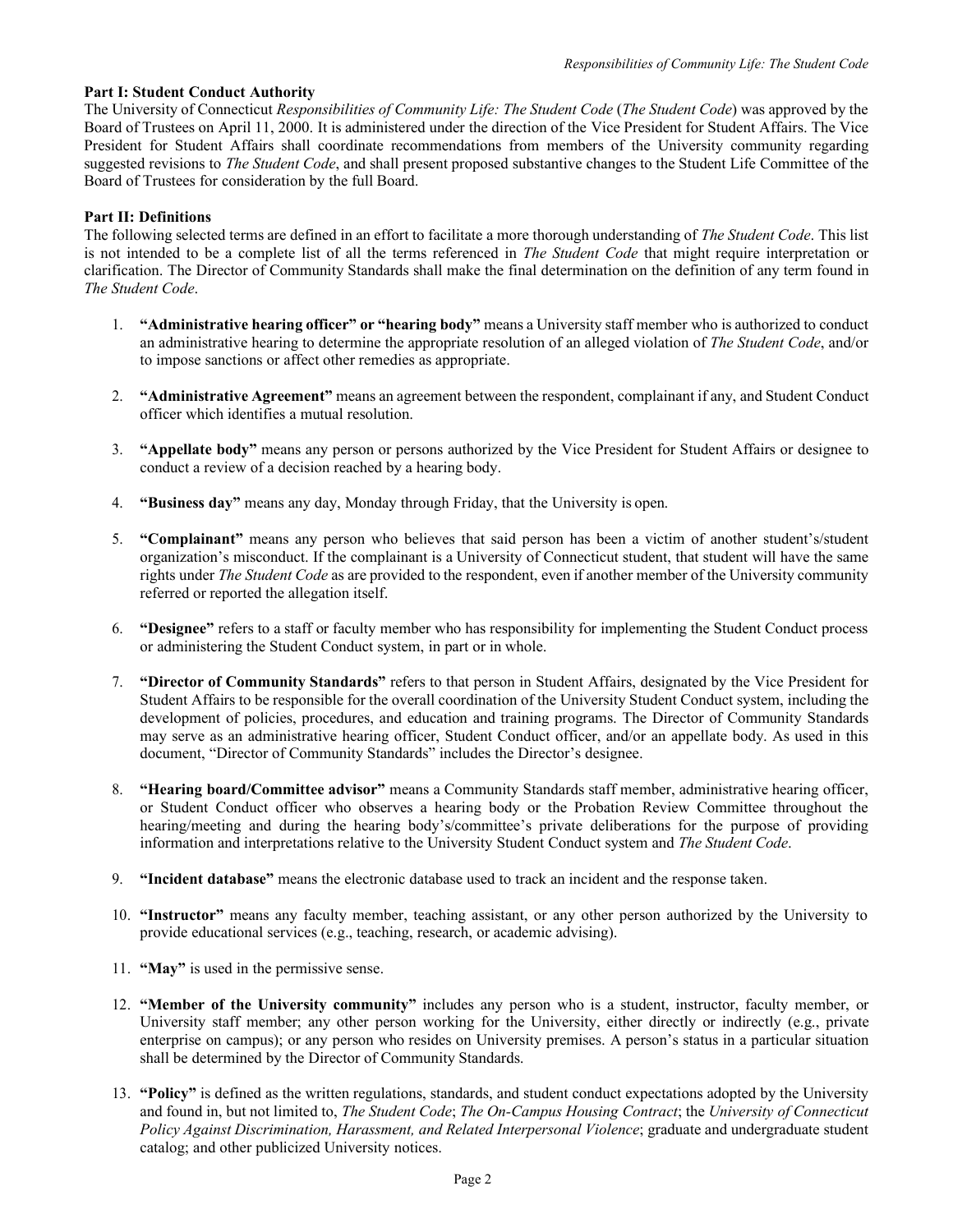- 14. **"Probation Review Committee"** shall review University Probation removal petitions upon the request of a student or registered student organization at least six months after the student is placed on University Probation. The Probation Review Committee shall typically consist of at least two University community members. Generally, a Probation Review Committee (PRC) shall have an advisor. The advisor provides support and development opportunities to the committee members and facilitates the committee meetings. The advisor may also serve as an active participant in the probation review including the decision-making process. Probation Review Committees do not conduct hearings of alleged violations. The decision of the Probation Review Committee is final.
- 15. **"Referring party"** means any person/s who submits an allegation that a student violated *The StudentCode*.
- 16. **"Report"** means any allegation of alleged misconduct regarding a student or recognized student group. "Report" is used interchangeably with "complaint" and "referral" in this document.
- 17. **"Respondent"** means any student accused of violating *The Student Code*.
- 18. **"Shall"** and **"Will"** are used in the imperative sense.
- 19. **"Student"** means any person admitted, registered, enrolled, or attending any University course or University program; any person admitted to the University who is on University premises or University-related premises for any purpose pertaining to the person's registration or enrollment. For purposes of *The Student Code's* jurisdiction, the Director of Community Standards will make any final determination asto whether or not an individual is a student.
- 20. **"Student Conduct file"** means the printed/written/electronic file, which may include, but is not limited to, incident report(s), correspondence, academic transcript, witness statements, and student conduct history.
- 21. **"Student Conduct Officer", "investigating Student Conduct officer", or "investigator"** means a University staff member who is authorized to investigate and determine the appropriate resolution of an alleged violation of *The Student Code.* Subject to the provisions in this code, this individual is vested with the authority to, among other duties, investigate an alleged violation of *The Student Code*; decline to pursue a complaint; refer identified disputants to mediation or other appropriate resources; establish *The Student Code* alleged violations regarding a respondent; approve a case resolution form; and impose sanctions or affect other remedies as appropriate.
- 22. **"Student organization" may** mean an association or group of persons that has complied with the formal requirements for University recognition by the Department of Student Activities. "Recognized student groups" and "Registered Student Organizations are used synonymously with "Student organization".in this document.
- 23. **"Support person"** means any person who accompanies a complainant or respondent for the limited purpose of providing support and guidance. A support person may not directly address the hearing body, Student Conduct officer(s), question witnesses, or otherwise actively participate in the Student Conduct process, including hearings.
- 24. **"University"** and **"UConn"** mean the University of Connecticut.
- 25. **"University official"** includes any person employed by the University to perform administrative, instructional, or professional duties.
- 26. **"University premises"** includes all land, buildings, facilities, and other property in the possession of or owned, used, or controlled by the University, either solely or in conjunction with another entity.
- 27. **"Witness"** means any individual who has direct knowledge of an incident. Character witnesses are not part of the Student Conduct process.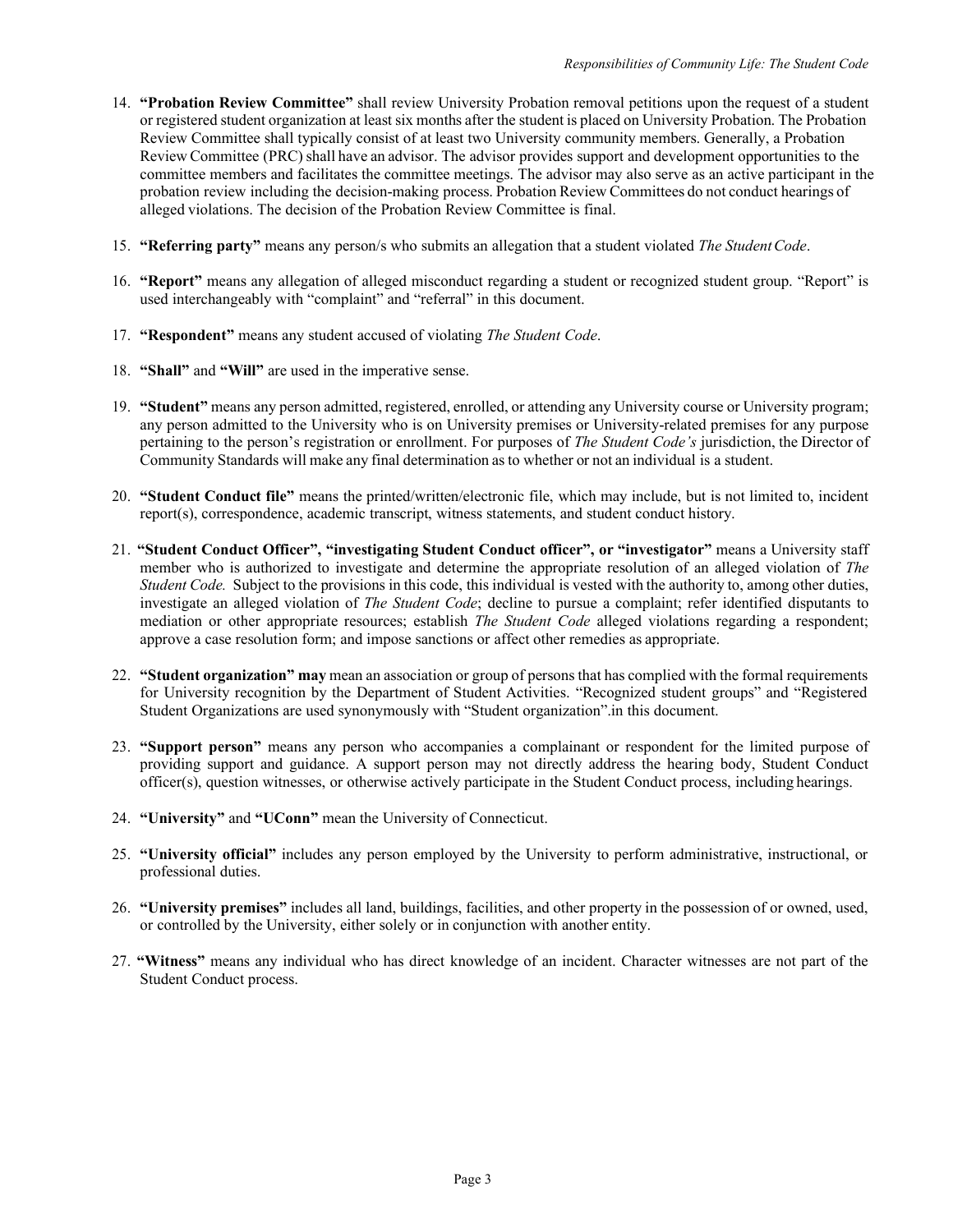# **Part III: Proscribed Conduct**

*The Student Code* applies to students and to their student organizations. Unless otherwise noted, use of the term "student" in this document shall apply to the student as an individual and to a student organization as a single entity, as applicable. Registered student organizations may be held accountable through Department of Student Activities' policies and/or *The Student Code*. The officers or the leaders of a particular registered student organization usually will be expected to represent the organization during the Student Conduct process. Nothing in this code shall preclude holding certain members of an organization accountable for their individual acts committed in the context of or in association with the organization's alleged violation of *The Student Code*.

Individual accountability is a cornerstone of *The Student Code*. Normally, the alleged influence of drugs and/or alcohol on a student's judgment or behavior will not be accepted as a mitigating factor with respect to the resolution of an act of misconduct.

# **A. Jurisdiction of the University**

- 1. Each student shall be responsible for one's conduct from the time of admission through the actual awarding of a degree, even though conduct may occur before classes begin or after classes end, as well as during the academic year and during periods between terms of actual enrollment (and even if the conduct is not discovered until after a degree is awarded). *The Student Code* shall apply to a student's conduct even if the student withdraws from the University while a student conduct matter is pending.
- 2. The University may apply *The Student Code* to students whose conduct has a direct and distinct adverse impact on the University community, its members, and/or the pursuit of its objectives regardless of where such conduct may occur. The following examples describe the kinds of off-campus acts that might be addressed through the University Student Conduct system. They are illustrative in intent and they should not be regarded as all-inclusive: driving under the influence of alcohol or drugs; physical/sexual assault; sale/distribution of illegal substances; and malicious destruction of property. Should the Director of Community Standards reasonably determine that a particular alleged act of offcampus misconduct falls within the jurisdiction of the University, the case will be referred to the University Student Conduct System.
- 3. University Student Conduct proceedings may be initiated without regard to the pendency of civil or criminal litigation in court or criminal arrest and prosecution resulting from the same or related conduct. Proceedings under *The Student Code* may be carried out prior to, simultaneously with, or following civil or criminal proceedings off-campus at the discretion of the Director of Community Standards. Determinations made or sanctions imposed under *The Student Code*  shall not be subject to change because criminal charges arising out of the same facts giving rise to violation of University rules were dismissed, reduced, or resolved in favor of or against the defendant in the criminal matter.

# **B. Conduct Rules and Regulations**

As members of the University community, students and student organizations have a responsibility to uphold *The Student Code* as well as to adhere to federal, state, and local laws. The Director of Community Standards shall make the final determination on what constitutes a potential violation of *The Student Code* and shall establish the specific code violation(s) as appropriate.

The following list of behaviors is intended to represent the types of acts that constitute violations of *The Student Code*. Although the list is extensive, it should not be regarded as all-inclusive. All community members are responsible for knowing and observing all University policies and procedures.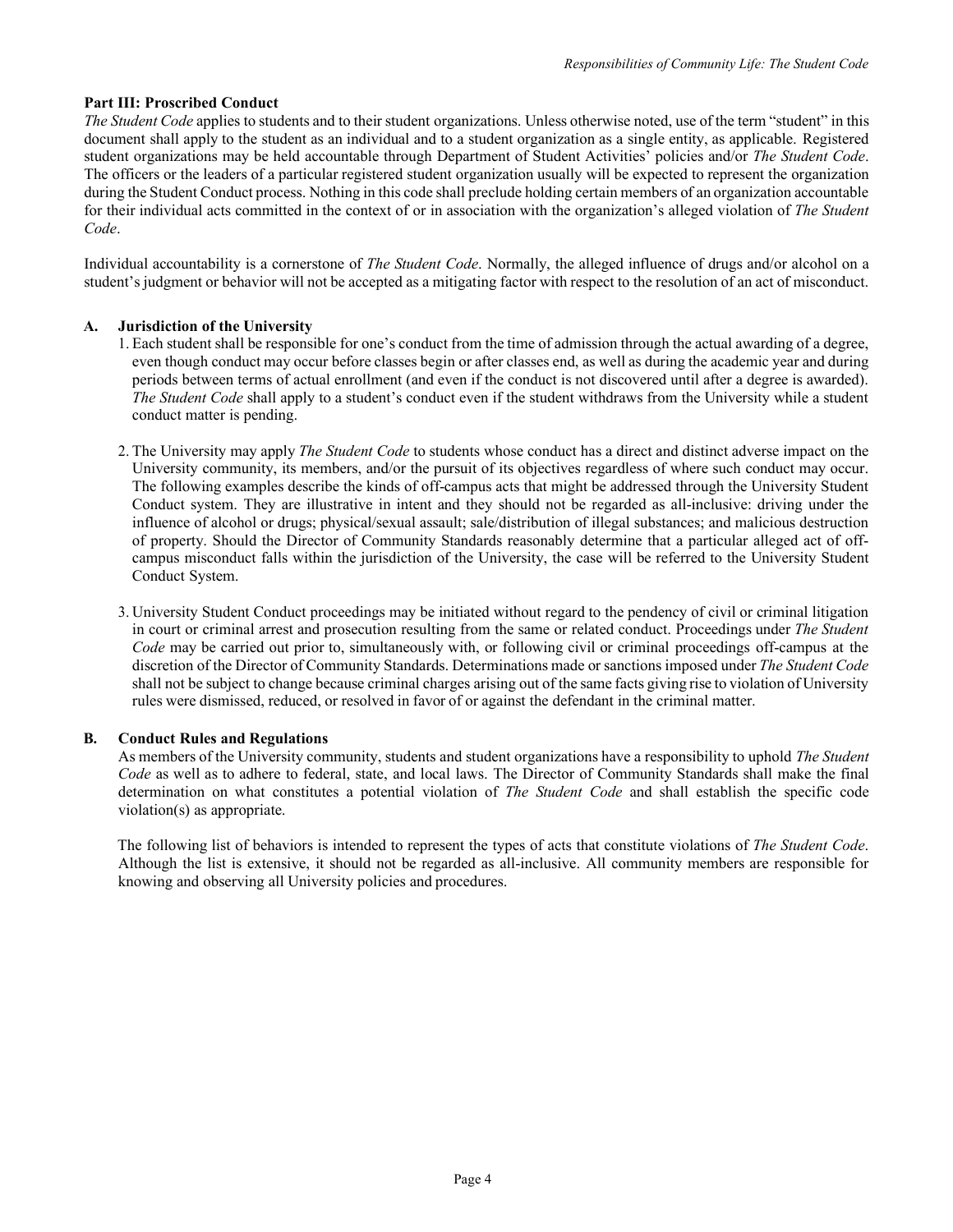- 1. Behavior in violation of the *Academic Integrity in Undergraduate Education and Research* policy (Appendix A).
- 2. Disruptive behavior, which is defined as participating in or inciting others to participate in the disruption or obstruction of any University activity, including, but not limited to: teaching, research, events, administration, Student Conduct proceedings, the living/learning environment, or other University activities, on or off-campus; or of other non-University activities when the conduct occurs on University premises; or of the living environment, on or off-campus.
- 3. Harming behavior, which includes, but is not limited to, the true threat of or actual physical assault or abuse and also includes harassment. For the purposes of *The Student Code,* bullying is considered a form of harassment.

In determining whether an act constitutes harassment, Community Standards will consider the full context of the conduct, giving due consideration to the protection of University climate, individual rights, freedom of speech, academic freedom and advocacy. Not every act that might be offensive to an individual or a group constitutes harassment and/or a violation of *The Student Code*.

Harassment is the severe or repeated use by one or more students of a written, verbal, or electronic expression, or a physical act or gesture, or any combination thereof, directed at another individual that has the effect of:

- a. causing physical or emotional harm to the individual or damage to the individual's property; and/or
- b. placing the individual in reasonable fear of harm to the individual and/or the individual's property; and/or

c. infringing on the rights of other University community members to fully participate in the programs, activities, and mission of theUniversity.

Bullying is the repeated use of a written, oral or electronic communication, or a physical act or gesture by one or more individuals, repeatedly directed at another individual that:

- a. causes physical or emotional harm or damage to property and/or;
- b. places the target of such behavior in reasonable fear of harm to self, or of damage to property and/or;
- c. creates a hostile environment or otherwise infringes on the rights of such individual and/or;

d. substantially disrupts the education process.

Bullying shall include, but not be limited to, a written, oral or electronic communication or physical act or gesture based on any actual or perceived differentiating characteristic, such as race, color, religion, ancestry, national origin, gender, sexual orientation, gender identity or expression, socioeconomic status, academic status, physical appearance, or mental, physical, developmental or sensory disability, or by association with an individual or group who has or is perceived to have one or more of such characteristics.

- 4. Behavior in violation of the *University of Connecticut Policy Against Discrimination, Harassment, and Related Interpersonal Violence*.
- 5. Endangering behavior, which includes, but is not limited to, conduct that threatens or jeopardizes the health or safety of any person including one's self.
- 6. Hazing, defined as any activity without reasonable or legitimate educational value expected of someone for the purpose of initiation, admission into, affiliation with, or as a condition for continued membership in a group or organization that humiliates, degrades, or risks emotional, psychological, and/or physical harm, regardless of a person's willingness to participate.
- 7. Although Connecticut state law permits the use of medical and recreational marijuana (over 21 years of age), the use, possession, and/or cultivation of marijuana remains a crime under federal law. As a recipient of federal funding, the University is required to prohibit the use and/or possession of all federally-classified controlled substances, including marijuana. Therefore, the possession and use of marijuana in any form, even if accompanied by a medical prescription, is prohibited on all University property and/or during any University activity.

Misuse of alcohol and/or other drugs including but not limited to:

a. *Illegal consumption and/or possession.* Possession of alcohol is limited to persons 21 years of age or older. If an individual is under 21 years of age, that person is not permitted to consume alcohol or carry alcohol on their person on or off University property.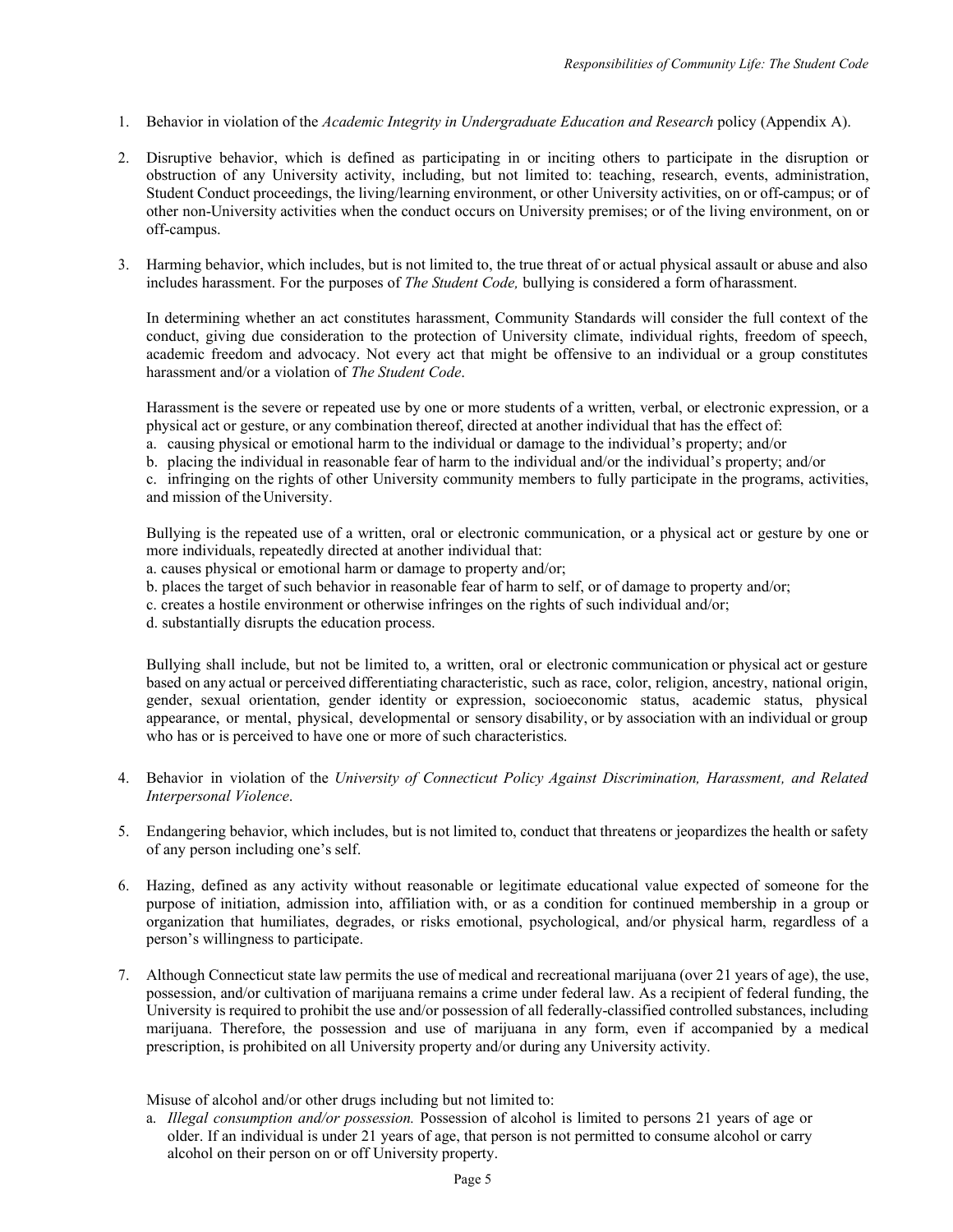- b. *Strength of alcohol.* Any alcohol that is stronger than 80 proof is not permitted on University of Connecticut property except where approved for academic purposes of the University.
- c. *Serving, distributing, and/or obtaining alcohol.* Serving, distributing to, or obtaining alcohol for any individual who is under 21 years of age is prohibited. Allowing any person under the age of 21 to consume alcohol is also prohibited. Providing alcohol to a person who is visibly intoxicated and/or pressuring others to use alcohol is prohibited.
- d. *Public consumption.* No alcohol is to be consumed in public areas and open containers of alcohol are not permitted in public areas on University property except in designated locations where the permittee assumes all liability of properly monitored events. "Public areas" are defined as any area that could be used for general use including, but not limited to, stairways, hallways, lounges, bathrooms, dining halls, arenas, libraries, academic and administration buildings, and outside of buildings on University property.
- e. *Location for consumption.* Alcohol can only be consumed on University of Connecticut property where there is a liquor permit to serve alcohol or as defined by University policies. A consumer can only ingest alcohol at the event location.
- f. *Alcohol procurement.* Alcohol may not be purchased with University funds or Student Trustee Organization funds.
- g. *Common source containers.* Common source containers containing alcohol are prohibited on University property. This includes, but is not limited to, kegs and beer balls. Tap systems are only permitted on University property by a University licensed permittee.
- h. *Off-campus functions.* All Registered Student Organizations (RSOs) must participate in the Student Activities Off-Campus Event Advising Process to receive risk management advising. Law School student organizations must assure compliance with the *School of Law Alcohol Policy*.
- i. *Driving under the influence.* Driving under the influence of alcohol and/or drugs is prohibited.
- j. *Illegal drugs and paraphernalia.* Possession and/or consumption of illegal drugs, including marijuana,
- is prohibited. Possession of drug paraphernalia is prohibited on University of Connecticut property. k. *Medications.* Prescription drugs are permitted on University of Connecticut property if accompanied by an authentic medical prescription. Use of legal medication outside the parameters of the medical authorization is prohibited. Possession and/or use of prescription medications not prescribed to the user is prohibited.
- l. *Selling, distributing, or manufacturing drugs.* The sale, distribution, and/or manufacturing of controlled substances or illegal drugs, including marijuana, except as expressly permitted by law, is prohibited.
- 8. Use, possession, or distribution of firearms, weapons, facsimile of weapons, fireworks, explosives, or dangerous chemicals.
- 9. Uncooperative behavior, which includes, but is not limited to, uncooperative actions and/or failure to comply with the directions of, providing false information, and/or failure to identify oneself to University officials or law enforcement officers acting in the performance of their duties.
- 10. The setting of or participation in unauthorized fires; the unauthorized or improper possession, use, removal, or disabling of fire safety equipment and warning devices; failure to follow standard fire safety procedures; and/or interference with firefighting equipment or personnel.
- 11. Assisting another person in the commission, or attempted commission, of a violation of *The Student Code*. This includes hosting a non-student who commits a violation.
- 12. Behaviors in violation of published University policies, rules, or regulations.
- 13. Behaviors in violation of the *On-Campus Housing Contract*.
- 14. Theft, which includes, but is not limited to, attempted or actual theft of property or services.
- 15. Forcible entry and/or unauthorized presence in University-owned buildings or property. Reasonable notice of authority, or lack thereof, shall be given.
- 16. Unauthorized possession, access, duplication, or misuse of University property or other personal or public property, including, but not limited to, records, electronic files, telecommunications systems, forms of identification, and keys.
- 17. Damage or misuse of property, which includes, but is not limited to, attempted or actual damage to or misuse of University property or other personal or public property.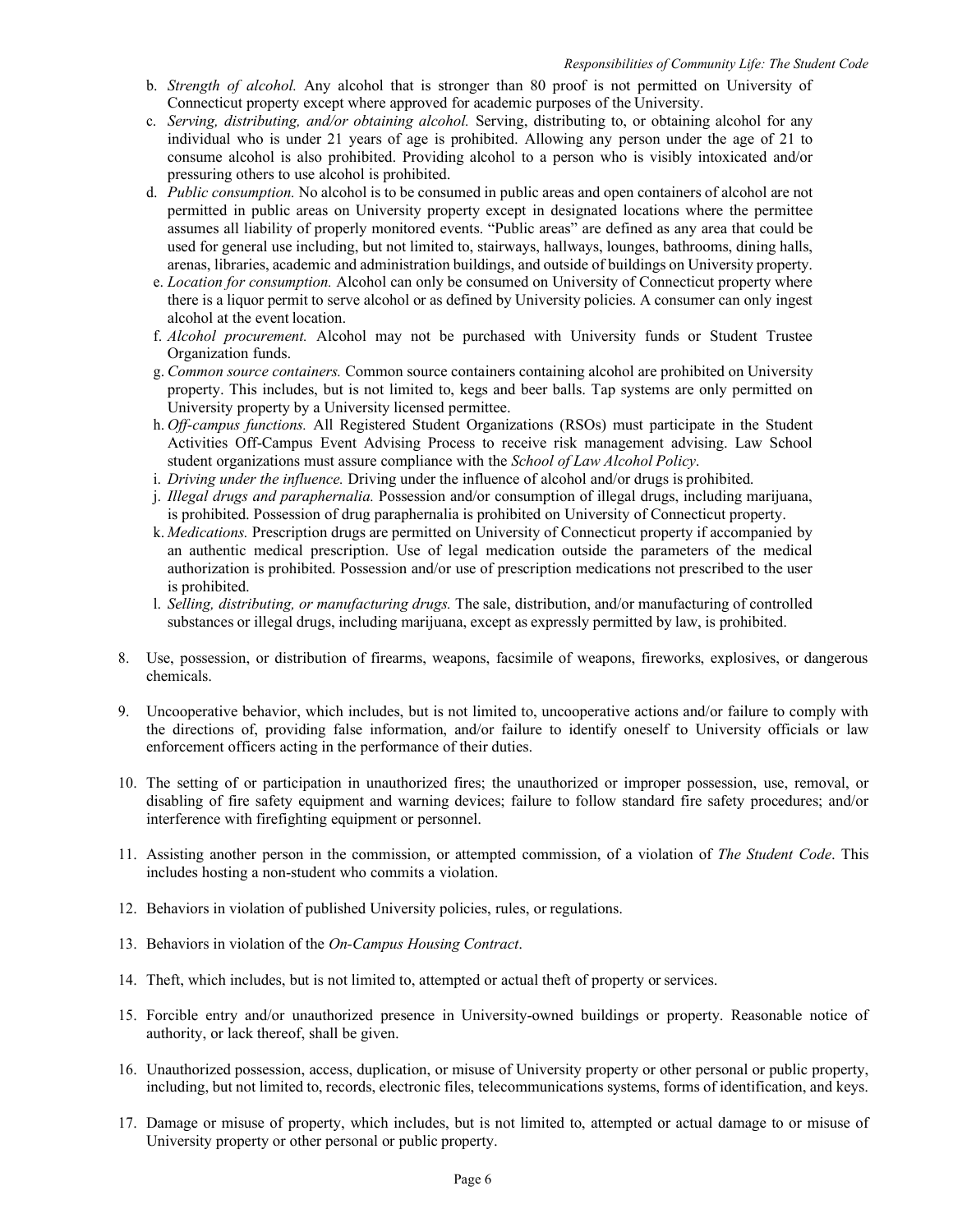- 18. Violation of federal, state or local law.
- 19. Abuse of the University Student Conduct system, including but not limited to:
	- a. Disruption or interference with the orderly conduct of a Student Conduct Proceeding.
	- b. Falsification, distortion, or misrepresentation of information to a Student Conduct officer or hearingbody.
	- c. Influencing or attempting to influence another person to commit an abuse of the Student Conductsystem.
	- d. Attempting to discourage or retaliate against an individual's proper participation in, or use of, the Student Conduct system.
	- e. Attempting to intimidate or retaliate against a Student Conduct officer, member of the hearing body or any other participant prior to, during, and/or after a Student Conduct proceeding.
	- f. Institution of a Student Conduct Code proceeding in bad faith.
	- g. Failure to comply with the sanction(s) imposed under *The Student Code*.
- 20. Retaliation against any University community member for raising a good faith concern or issue regarding another community member.

# **Part IV: Student Conduct Process**

# **A. Allegations**

- 1. Any person may file a report concerning alleged misconduct of any student or recognized student group. Reports shall be prepared in writing, either by the individual reporting the conduct or by the staff member collecting a verbal referral, and directed to the Director of Community Standards/or designee at a regional campus. A report should be submitted as soon as possible after the alleged misconduct takes place.
- 2. The Director of Community Standards shall determine if a complaint alleges or addresses a potential violation of *The Student Code* and will notify the respondent of such allegations. The decision to continue a matter through the conduct process is the decision of the Director of Community Standards.
- 3. Generally, the Director of Community Standards will assign a Student Conduct officer(s) to the case who will investigate and schedule administrative conferences with individual/s as deemed necessary and appropriate.

# **B. Administrative Conferences and Investigations**

- 1. The administrative conference is a meeting between individual/s and a Student Conduct officer to review a complaint/incident, explain the Student Conduct process, review options to participate and ways for resolving the matter. There may be multiple administrative conferences as an incident is investigated.
- 2. A fair and impartial investigation will be conducted by the Student Conduct officer. The respondent and complainant, if applicable, may provide information in person and/or submit a written account, provide the names of incident witnesses for possible interviews with the Student Conduct officer, provide witness statements and any documentation that may be relevant to the facts of the incident. The Student Conduct officer will make a reasonable effort to obtain supporting documentation regarding the incident from other University entities or otherresources.

Upon completion of the investigation process, the Student Conduct officer, applying a preponderance of the evidence standard, will determine if any violations of *The Student Code* occurred.

- 3. Following the notification and review of the Student Conduct officer's findings and recommendations of the investigation with the respondent and complainant (if any), the respondent and complainant (if any) may determine whether the case may be resolved by way of administrative agreement or an administrative hearing. Should the respondent or complainant (if any) not select a resolution option, the Student Conduct officer will determine a resolution option. A student who agrees to resolve any violation(s) without an administrative hearing shall have no right to appeal.
- 4. Either the respondent or the UConn student complainant, if any, may request an administrative hearing. If the resolution will be through an administrative hearing, the UConn student complainant, if any, will have the same rights as the respondent as indicated in *The Student Code*. The Student Conduct officer or hearing body will, in writing, disclose to the alleged victim of any crime of violence, non-forcible sex offense, or sexual harassmentthe results of the conduct matter regarding factual determination(s) and sanction(s) that specifically pertain to the alleged victim.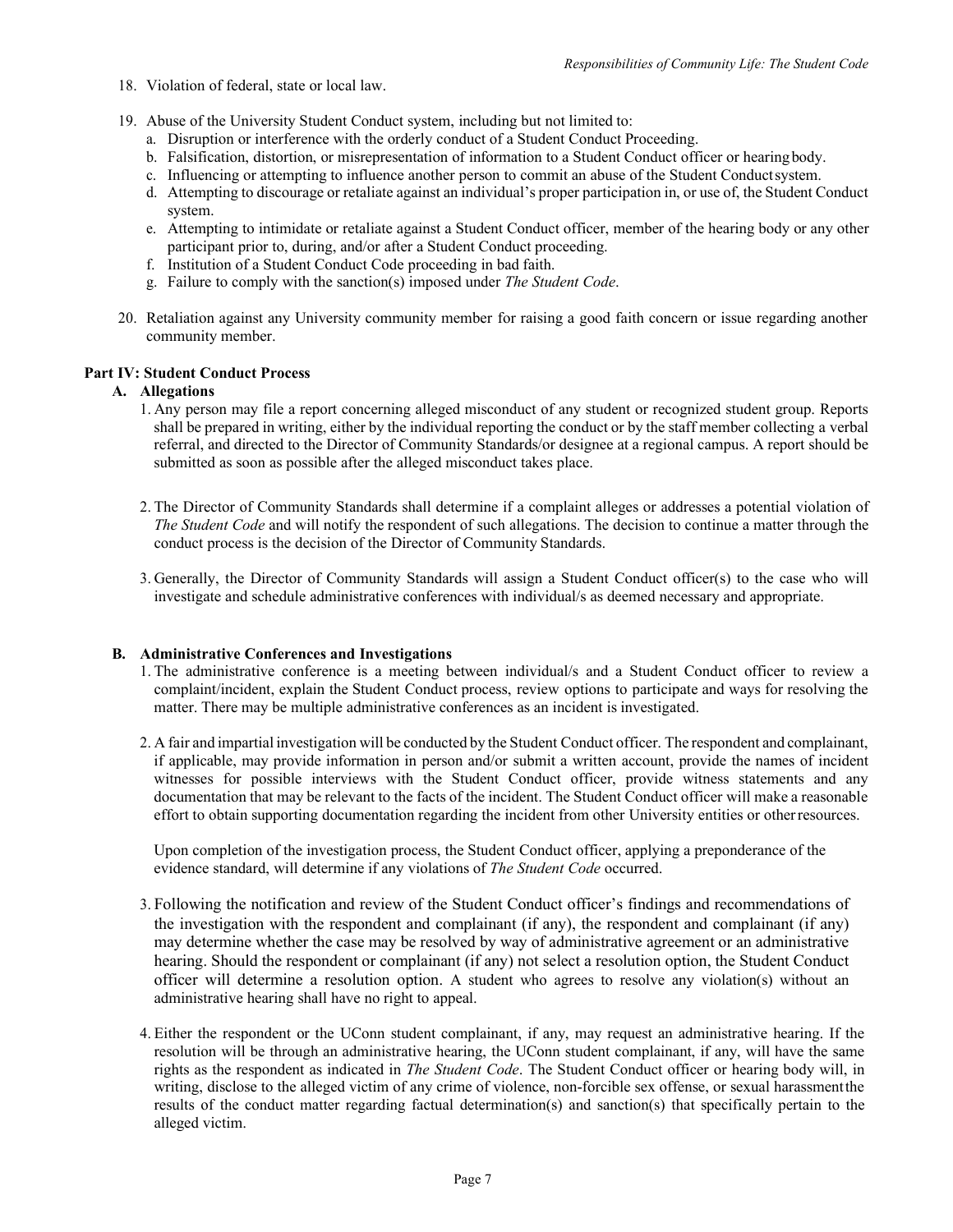### **C. Administrative Hearing Bodies**

The Director of Community Standards will assign either an administrative hearing officer(s) or an academic misconduct hearing board to facilitate an administrative hearing depending on the nature of the matter.

- 1. **Administrative hearing officers:** The Director of Community Standards designates and trains administrative hearing officers annually. Administrative hearing officers are University officials. They may facilitate hearings on any type of alleged violation of *The Student Code*. Administrative hearing officers may impose any sanction as appropriate. Typically, a hearing will consist of one or two administrative hearing officers.
- 2. **Academic Integrity hearing board:** Academic misconduct hearing boards for undergraduate academic integrity issues shall typically consist of two faculty members, two students, and one non-voting chair. They may conduct hearings on any alleged violation regarding *Academic Integrity in Undergraduate Education and Research*  (Appendix A). The board may impose any sanction as appropriate. Academic consequences are determined by the instructor.

### **D. Administrative Hearing**

Generally, an administrative hearing brings several people together in an effort to review an allegation that a student has violated *The Student Code.* The hearing participants may include the investigating Student Conduct officer(s), respondent(s), complainant(s), witnesses, and member(s) of the hearing body, a hearing advisor, and a support person for each respondent or complainant.

All participants are expected to be respectful of each other's purpose in the hearing process and to conduct themselves according to the direction of the hearing body. In an effort to be as fair as possible to the respondent and to a complainant, if applicable, Student Conduct procedures may be modified. Community Standards may modify the procedures after taking into consideration the support and privacy needs of the parties and/or other potential hearing participants. This may include, but is not limited to, alteration of the hearing room setup, use of multiple rooms, video-conferencing equipment, or other electronic means.

- 1. Normally, an administrative hearing will be conducted within fifteen (15) business days of an investigation report being submitted to Community Standards.
- 2. The respondent and UConn student complainant, if any, shall each have the right to:
	- a. Be notified of all alleged violations by means of the address (University e-mail, residence hall address, or permanent address) provided by the student via the Registrar's Office. When the complainant is not a UConn student, the Student Conduct officer will use the provided contact information. Typically, this will be done via e-mail, which will provide a link to the documentation.
	- b. Review the completed investigation report, which includes all supporting documentation.
	- c. Be informed about the hearing process.
	- d. A reasonable period of time to prepare for a hearing.
	- e. Request a delay of a hearing due to extenuating circumstances. The decision to grant or deny any such request is within the discretion of the hearing body.
	- f. Be notified of the proposed information to be presented and to know the identity of witnesses who have been called by the hearing body to speak at the hearing or provide written information for the hearing when such information is known by the Director of Community Standards prior to the hearing.
	- g. Be accompanied by a support person during the portions of the hearing in which the student is participating. A student should select a support person whose schedule allows attendance at the scheduled date and time for the administrative hearing because delays will not be allowed due to the scheduling conflicts of a supportperson.
	- h. Be present at the pertinent stages of the hearing process as indicated by the Director of CommunityStandards. The deliberations of the hearing body are private.
	- i. Submit a written response to the investigation report prior to the hearing. The decision to not present information is not an admission of responsibility.
	- j. Propose witnesses for the hearing in accordance with procedures as explained in 3. g.
	- k. Respond to statements and other information presented at the hearing.
	- l. Present a personal or community impact statement to the hearing body upon a finding of "In Violation."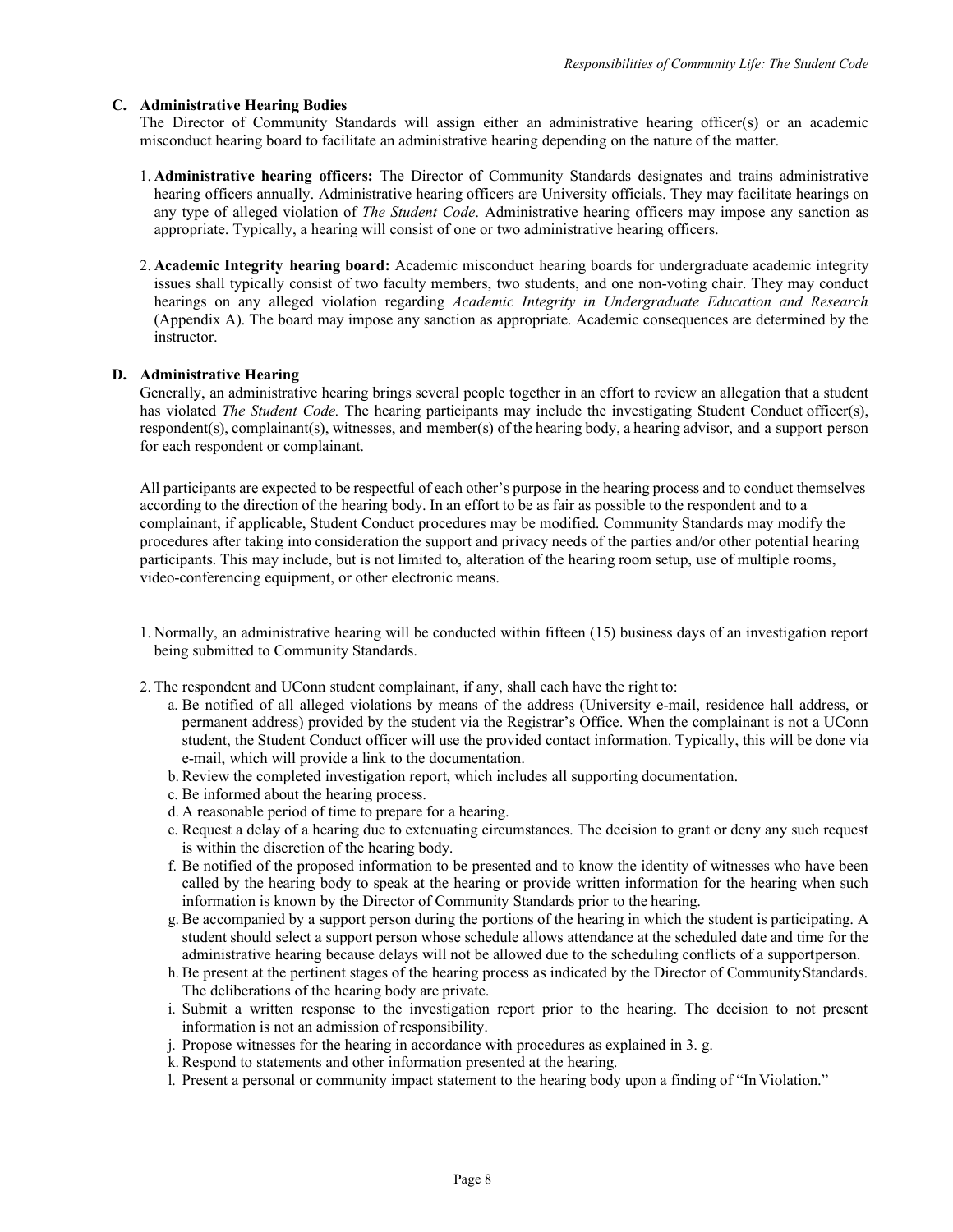- 3. An administrative hearing shall be conducted by a hearing body in accordance with the procedures listed below. When a University official serves as the sole member of the hearing body, that official may also be referred to as the "hearing body." Specific hearing bodies may adopt additional procedures that are not inconsistent with the provisions of *The Student Code*.
	- a. Formal rules of process, procedure, and/or technical rules of evidence, such as are applied in criminal or civil court, are not used in these proceedings.
	- b. A hearing shall be conducted in private.
	- c. Admission of any person into the hearing room shall be at the discretion of the hearing body. The hearing body shall have the authority to discharge or to remove any person whose presence is deemed unnecessary or obstructive to the proceedings.
	- d. When a hearing involves more than one respondent, the Director of Community Standards may, at the Director's discretion, permit the administrative hearings concerning each student to be conducted either separately or jointly.
	- e. If a respondent and/or complainant, after receiving notification, does not appear for a hearing, the hearing will proceed without the student(s).
	- f. Except as directed by the hearing body, the support person's role in a hearing shall be limited to that of a consultant to the respondent or complainant.
	- g. The identity of any witnesses, along with a summary of information expected to be provided by the witness, must be provided to the hearing body at least two business days before the hearing. The hearing body may elect not to permit one or more witnesses to participate in the hearing if the information they are expected to provide is not relevant to any material issue; is deemed unnecessarily redundant of other information already in the record; and/or they were interviewed in connection with the investigation and the information they are expected to provide is already captured in the investigation report. The party proposing a witness is responsible for any communication with the witness regarding attendance at the hearing. The hearing body may request the attendance of witnesses not proposed by the parties. The hearing body cannot compel the attendance of witnesses at the hearing.
	- h. The respondent, complainant, investigating Student Conduct officer, and any witnesses will provide information to and answer questions from the hearing body. Questions may be suggested by the investigating Student Conduct officer, respondent and/or complainant to be answered by each other or by other witnesses. This will be conducted by the hearing body with such questions directed to the hearing body, rather than to the individuals directly. This method is used to preserve the educational tone of the hearing and to avoid creation of an adversarial environment. Questions of whether potential information will be received shall be resolved at the discretion of the hearing body.
	- i. Pertinent records, exhibits, and written statements should be provided during the investigation stage of the process. Any additional information may be accepted for consideration by the hearing body at its discretion as long as such information was provided in accordance with *The Student Code*. Information presented by a student during a hearing that indicates a potential violation of *The Student Code* may be investigated at a future time.
	- j. The hearing body will review the final investigation report to determine whether the investigation was conducted in a fair, impartial, and reliable manner; the information is sufficient to support the factual findings; and there is a rational basis, applying a preponderance of the evidence standard for the recommended findings regarding a potential violation of *The Student Code*. In conducting this hearing, the hearing body may accept or reject the investigating Student Conduct officer's findings in whole or in part.
	- k. When a student respondent has been found "In Violation" of *The Student Code*, the hearing body shall review the student conduct history, hear impact statements by the respondent, complainant, and investigating Student Conduct officer, and impose the appropriate sanction(s). Character references and/or letters of support are not accepted.
	- l. Following the hearing, the hearing body shall advise the respondent in writing of its determination and of the sanction(s) imposed, if any. The hearing body will disclose to the alleged victim of any crime of violence, nonforcible sex offense, or sexual harassment, the results of the hearing, in writing, regarding factual determination(s) and sanction(s) that specifically pertain to the alleged victim.
	- m. All procedural questions are subject to the final decision of the hearing body or the hearing board advisor.
- 4. All administrative hearings will be recorded and the University will maintain the audio recordings as required by Connecticut state law. All such recordings are the property of the University. Participants are prohibited from making their own recording. Upon written request, a respondent or UConn student complainant may review the audio recording and make appropriate arrangements for it to be transcribed on University premises. Arrangements for a transcriber and all associated costs involved in the transcription will be the responsibility of the requesting individual.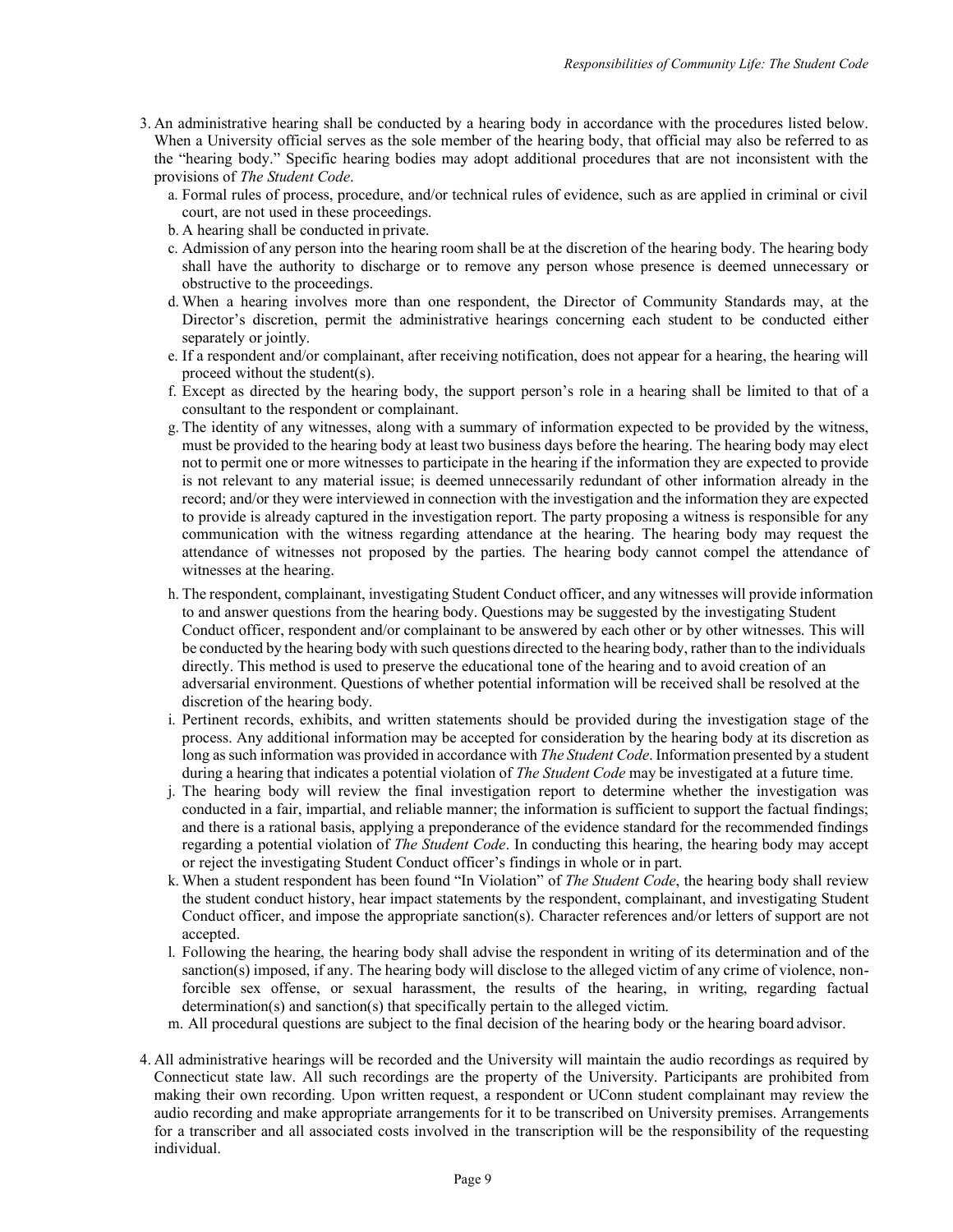# **E. Sanctions**

- 1. The following sanctions may be imposed, individually or in various combinations, on any student found to have violated *The Student Code*. Please note this is not an exhaustive list of sanctions:
	- a. **Warning:** A notice that the student has violated *The Student Code* and a warning that another violation will likely result in a more severe sanction, which could include University Probation, University Suspension, or University Expulsion.
	- b. **University Probation:** University Probation is an indefinite period of time where the student is given the opportunity to modify unacceptable behavior, to complete specific assignments, and to demonstrate a positive contribution to the University community in an effort to regain student privileges within the University community. After six months from being placed on University Probation, the student may apply for a review of the student's probationary status. The student will need to meet with the Probation Review Committee and demonstrate significant contributions, both of an academic and co-curricular nature, to the University community. The Probation Review Committee will determine if the student will continue on University Probation or if the University Probation is lifted. The decision of the committee is final and not subject to appeal. If it is decided that University Probation will continue, the student may re-apply in six months after the committee's decision. Due to the student's conduct history, there is the possibility of University Suspension or University Expulsion if the student is found in violation of *The Student Code* a subsequent time.
	- c. **University Suspension:** University Suspension is separation from the University for a designated period of time after which the student shall be eligible to apply for readmission to the University. Readmission to the University is not guaranteed. Conditions for consideration of readmission may be specified. A student's reacceptance into the student's school or college is at the discretion of the school or college. A student who is on suspension is prohibited from participating in any University activity or program. The individual may not be in or on any University owned or leased property without securing prior approval from the Director of Community Standards. A notation of "Suspension" shall be placed on the student's official transcript until graduation. However, the student may petition the Director of Community Standards for earlier removal of the notation upon completion of the suspension. The University of Connecticut will not accept credits earned at another institution during a period of suspension.
	- d. **University Expulsion:** University Expulsion is permanent separation from the University. A student who has been expelled is prohibited from participating in any University activity or program. The individual may not be in or on any University owned or leased property. A permanent notation of "Expulsion" shall be placed on the student's transcript.
	- e. **Additional Sanctions:** The following may be given in conjunction with any of the above:
		- i. **Loss of Privileges:** Denial of specified privileges for a designated period of time.
		- ii. **Restitution:** Compensation for loss of or damage to University property or services rendered. This may take the form of appropriate service and/or monetary or material replacement.
		- iii. **Removal from Housing:** Separation of the student from University approved housing for a designated period of time after which the student shall be eligible to return. Removal may include loss of dining privileges. At the sole discretion of the Student Conduct officer or hearing body, this sanction may be deferred to provide the student with a last opportunity to demonstrate that the student can be a positive member of the Residential Life community. If any violation(s) occurs in the residence halls, the sanction would be immediately imposed. If, after two consecutive semesters, the student has had no further issues in the residence halls then the sanction will be considered complete.
		- iv. **UConn Compass:** The UConn Compass program has a sanction component, which is designed to promote student engagement through co-curricular involvement. UConn Compass facilitators will assist students in designing a customized involvement plan based on their individual interests and academic plans.
		- v. **Educational Initiatives:** Projects; participation in health or safety programs (the student may be required to pay a fee); service to the University or to the larger community; seminars; and other assignments as warranted.
- 2. The following sanctions may be imposed upon registered student organizations:
	- a. Those sanctions listed above in Part IV, E.1.
	- b. Any sanction as defined in *Blueprints: A Manual for Registered Student Organizations*.
- 3. Aggravated Violations: If a student is in violation of *The Student Code* and the behavior was directed toward an individual or group due to race, ethnicity, ancestry, national origin, religion, gender, sexual orientation, gender identity or expression, age, physical or mental disabilities, including learning disabilities, intellectual development disorders, and past/present history of a mental disorder, the Student Conduct officer or hearing body may enhance the sanctions.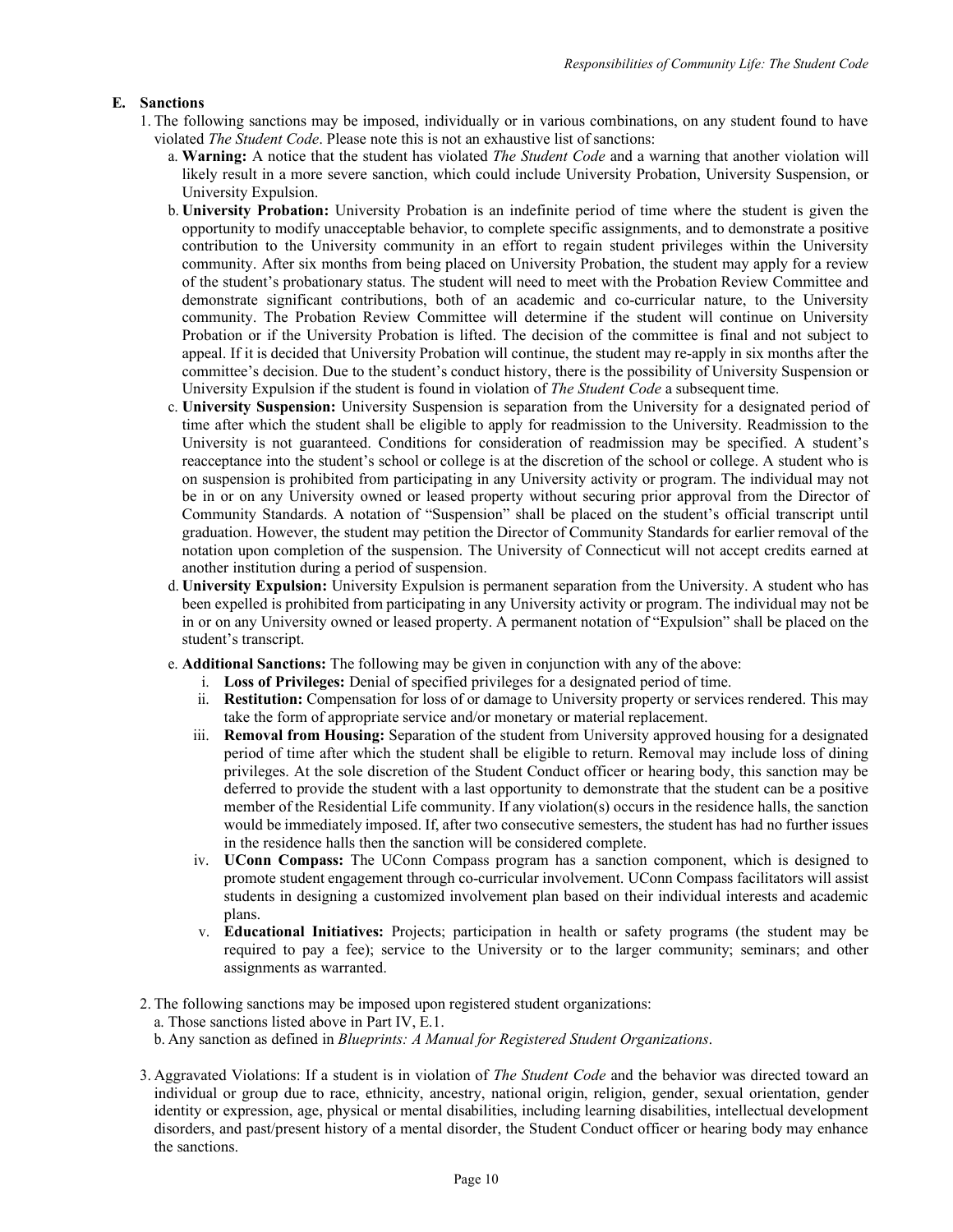# **F. Appeals**

- 1. A decision reached through the administrative hearing process may be appealed by the respondent(s) or UConn student complainant(s) to the next level of student conduct authority within five (5) business days of the decision. All findings and/or sanctions are in effect at the conclusion of the administrative hearing and will remain in effect throughout the appeal process. All appeals shall be in writing and shall be delivered to the designated appellate body via the mechanism identified by Community Standards. The decision reached as a result of an administrative conference may not be appealed.
- 2. Except as required to explain the basis of new information, an appeal shall be limited to a review of the student case file. The audio recording of the administrative hearing shall be available for the appellate body for review as necessary. The review shall be for one or more of the following purposes:
	- a. To determine whether the administrative hearing was conducted in conformity with prescribed procedures giving the complainant and investigating Student Conduct officer a reasonable opportunity to prepare and to present information that *The Student Code* was violated, and giving the respondent a reasonable opportunity to prepare and to present a response to those allegations.
	- b. To determine whether the sanction(s) imposed were appropriate for the determined violation(s) of *The Student Code*.
	- c. To consider new information, sufficient to alter a decision, or other relevant facts not brought out in the original hearing, because such information and/or facts were not known to the person appealing at the time of the original administrative hearing.
- 3. If an appeal is granted by the appellate body, the matter shall either be referred to the original hearing body for reopening of the administrative hearing to allow reconsideration of the original determination or the appellate body will determine any change in sanctions. If an appeal is denied, the matter shall be considered final and binding upon all involved.

# **G. Accommodations for Students with Disabilities**

- 1. By federal law, a person with a disability is any person who: 1) has a physical or mental impairment; 2) has a record of such impairment; or 3) is regarded as having such an impairment, which substantially limits one or more major life activities such as self-care, walking, seeing, hearing, speaking, breathing, or learning.
- 2. A student requesting an accommodation in regard to an administrative conference, hearing, or probation review meeting must follow the appropriate process for requesting an accommodation through the Center for Students with Disabilities. The Center for Students with Disabilities will make a determination regarding the request and notify the appropriate parties.
- 3. Reasonable accommodations depend upon the nature and degree of severity of the documented disability. While the Americans with Disabilities Act of 1990 requires that priority consideration be given to the specific methods requested by the student, it does not imply that a particular accommodation must be granted if it is deemed not reasonable and other suitable techniques are available.

# **Part V: Interim Administrative Action**

The Vice President for Student Affairs or designee may impose an interim University Suspension, an interim Removal from Housing, an interim Loss of Recognition, and/or other necessary restrictions on a student prior to a Student Conduct resolution on the student's alleged violation. Such action may be taken when, in the professional judgment of a University official, a threat of imminent harm to persons or property exists.

Interim administrative action is not a sanction. It is taken in an effort to protect the safety and well-being of the respondent, of the complainant, of others, of the University, or of property. Interim administrative action is preliminary in nature; it is in effect only until there is a resolution of the Student Conduct matter.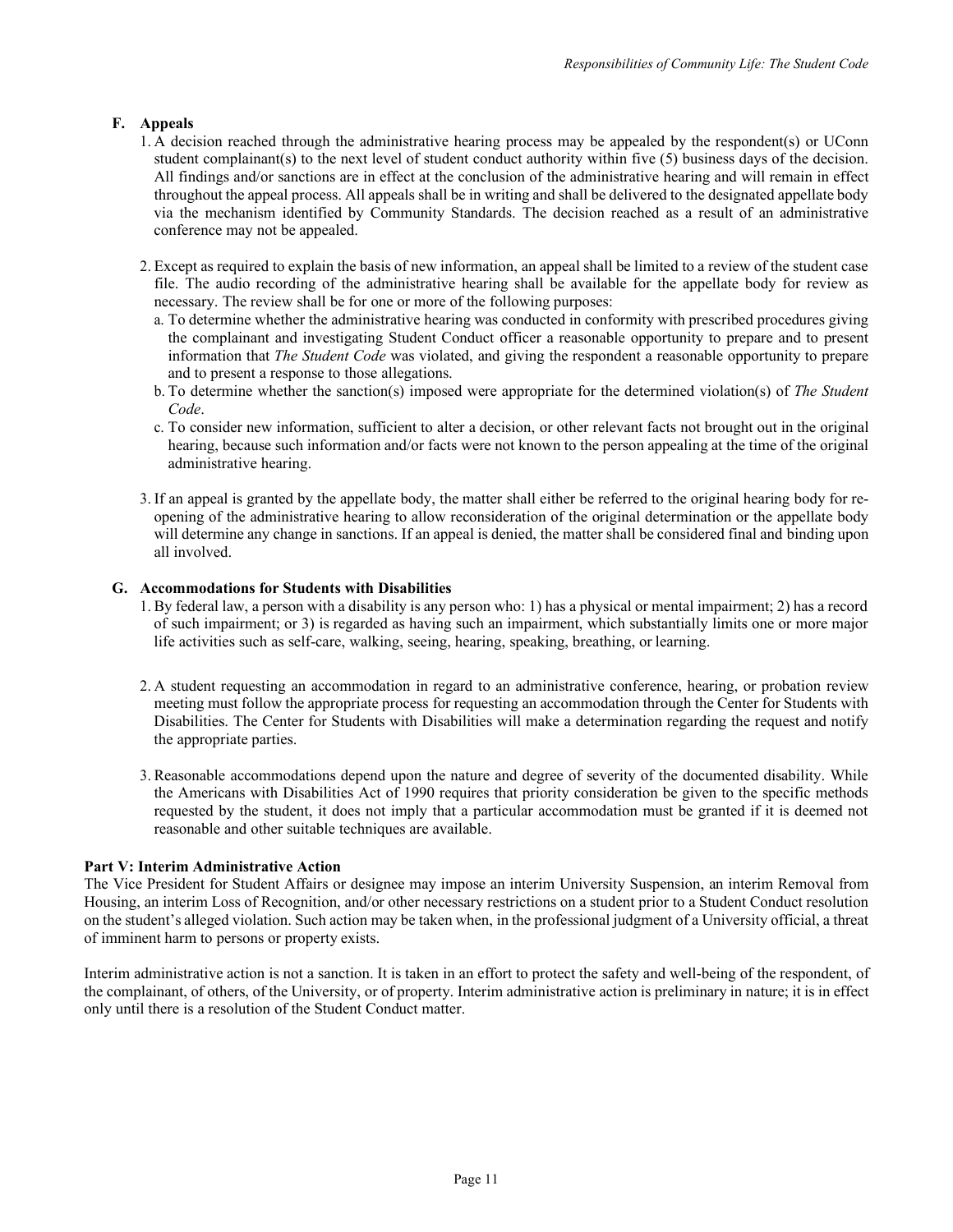# **Part VI: Maintenance and Review of Student Conduct Files**

Student conduct files are maintained separately from any other academic or official file at the University by the Director of Community Standards. Generally, information from the files is not released without the written consent of the student. However, certain information may be provided to individuals within or outside the University who have a legitimate legal or educational interest in obtaining it. Please refer to the federal [Family Educational Rights and Privacy Act of 1974, a](http://www.ed.gov/policy/gen/guid/fpco/ferpa/index.html)s amended.

The sanctions of "Suspension" and "Expulsion" will be noted on the student's official transcript. A suspension will be noted until graduation or four (4) years following the end of the period of suspension, whichever occurs first. An expulsion will be noted permanently.

A student conduct file is maintained chronologically by academic year of resolution and then by respondent name. A student may have more than one file. Generally, a student conduct file, including related documents, will be kept for seven (7) years from the date of the incident. This may include electronic and hard copy files. The student conduct file of an expelled student shall be retained indefinitely. Audio recordings of administrative hearings are used for appellate purposes only and are not part of the student conduct file. Audio recordings are generally retained until the end of the appeal process. Information contained in the incident database is maintained for seven (7) years from the date of the incident with the exception of expelled students. That information is retained indefinitely.

### **Part VII: Interpretation and Revision**

- 1. Any question of interpretation regarding *The Student Code* shall be referred to the Director of Community Standards for final determination.
- 2. *The Student Code* shall be reviewed at least every three (3) years under the direction of the Vice President for Student Affairs. Substantive revisions shall be approved by the Board of Trustees.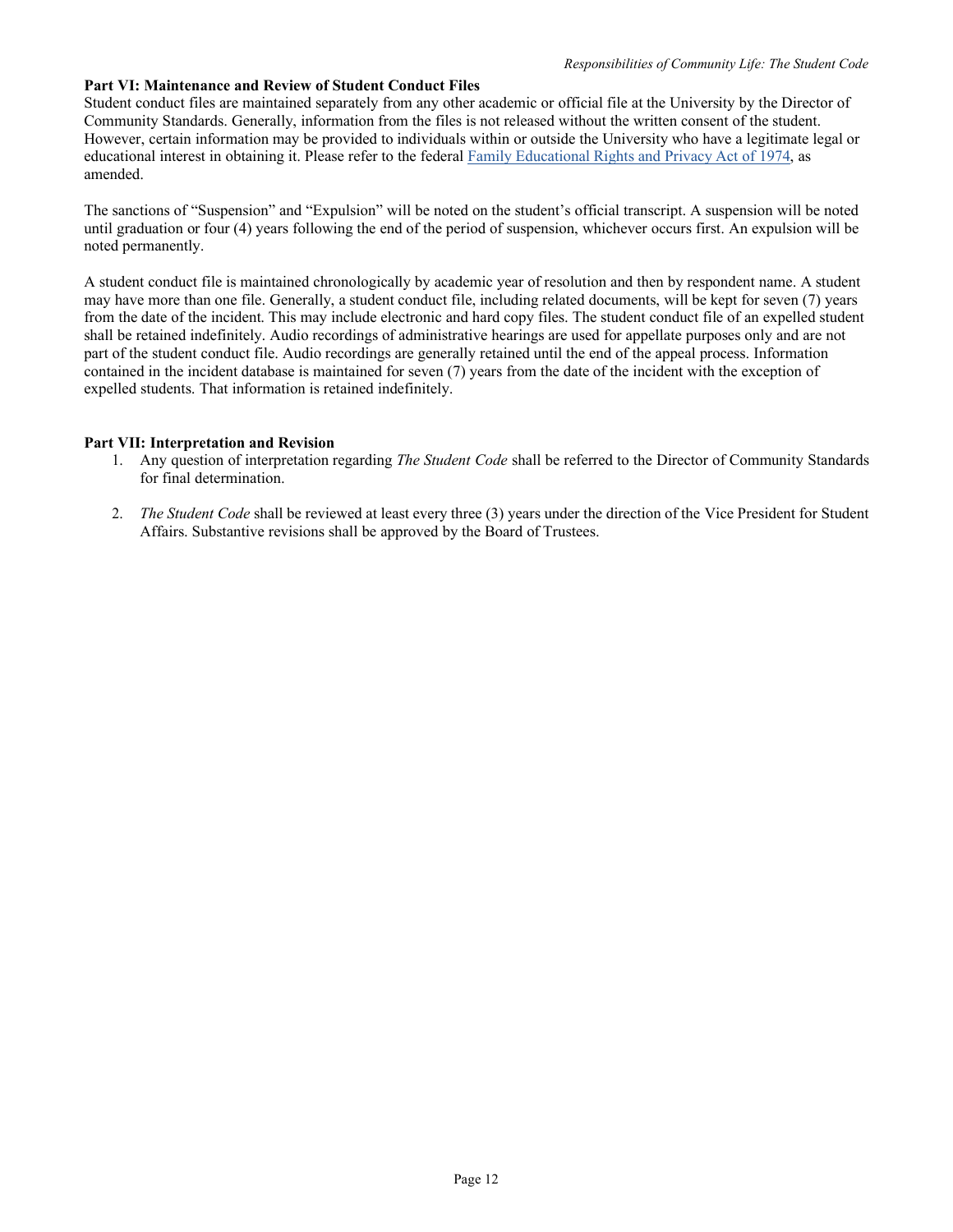### **Appendix A Academic Integrity in Undergraduate Education and Research [Adopted March 2008]**

*The following policy on undergraduate academic integrity was originally formulated by the University of Connecticut Scholastic Standards Committee. It was adopted by the University Senate on March 31, 2008 and modified by the University Senate in December of 2012.*

This appendix of *The Student Code* describesthe types of actsthat shall be considered academic misconduct by undergraduates, and it presents the process for resolving complaints of academic misconduct.

### **Student Academic Misconduct**

Academic misconduct is dishonest or unethical academic behavior that includes, but is not limited to, misrepresenting mastery in an academic area (e.g., cheating), failing to properly credit information, research, or ideas to their rightful originators or representing such information, research, or ideas as your own (e.g., plagiarism).

### **A. Instructor's Role**

- 1. Instructors shall take reasonable steps to prevent academic misconduct in their courses and to inform students of coursespecific requirements.
- 2. When the instructor of record or designee (instructor) believes that an act of academic misconduct has occurred, the instructor is responsible for saving the evidence in its original form and need not return any of the original papers or other materials to the student. Copies of the student's work and information about other evidence will be provided to the student upon request.
- 3. When an instructor believes there is sufficient information to demonstrate a case of academic misconduct, the instructor shall notify the student in writing of the allegation of misconduct and the academic consequences that the instructor will impose. The appropriate academic consequence for serious offenses is generally considered to be failure in the course. For offenses regarding small portions of the course work, failure for that portion is suggested with the requirement that the student repeat the work for no credit. The written notification shall also inform the student whether the case has been referred to the Academic Integrity Hearing Board (Board) for consideration of additional sanctions. The instructor shall send the written notification and send a copy to the Office of Community Standards (Community Standards) within five business days of having discovered the alleged misconduct. At the Regional Campuses, a copy shall be sent to the Office of Student Affairs (Regional Campus Student Affairs). Cases that are purely technical in nature, without any perceived intent to achieve academic advantage, may be reported at the discretion of the instructor.
- 4. In certain cases, the dean of a school or college or designee may become aware of alleged academic misconduct and may bring a complaint forward to the Board.
- 5. The student has five business days from receipt of the written notice to respond to the instructor and/or to request a hearing (see "Academic Integrity Hearing Board"). If the student does not respond within the allotted time the instructor'ssanctions shall be imposed. If the student requests a hearing the instructor shall forward the request to Community Standards or the Regional Campus Student Affairs. If the student and the instructor reach a mutually acceptable resolution of the case, the instructor shall notify Community Standards (or Regional Campus Student Affairs) of the agreement. The instructor shall also notify Community Standards (or Regional Campus Student Affairs) if the instructor withdraws the allegation of misconduct. A student who has been notified about an accusation of academic misconduct may not withdraw from the course in which the alleged misconduct has occurred without the approval of the instructor and the appropriate dean. If a student withdrawsfrom a course during a pending academic misconduct case, any academic sanction imposed will overturn the withdrawal.
- 6. If a semester concludes before an academic misconduct matter is resolved, the student shall receive a temporary "I" (Incomplete) grade in the course until the instructor submits the appropriate grade.

### **B. The Academic Integrity Hearing Board**

1. The Academic Integrity Hearing Board, which is administered by Community Standards, is comprised of two faculty members, two students, and a nonvoting chairperson, all of whom are appointed by the Director of Community Standards. At each Regional Campus, a designee working in conjunction with Community Standards is responsible for the organization and administration of their Academic Integrity Hearing Board. Hearing procedures will be in accordance with the hearing procedures described below. Community Standards will ensure that appropriate dean(s) and faculty are kept informed of the status of misconduct cases in a timely fashion.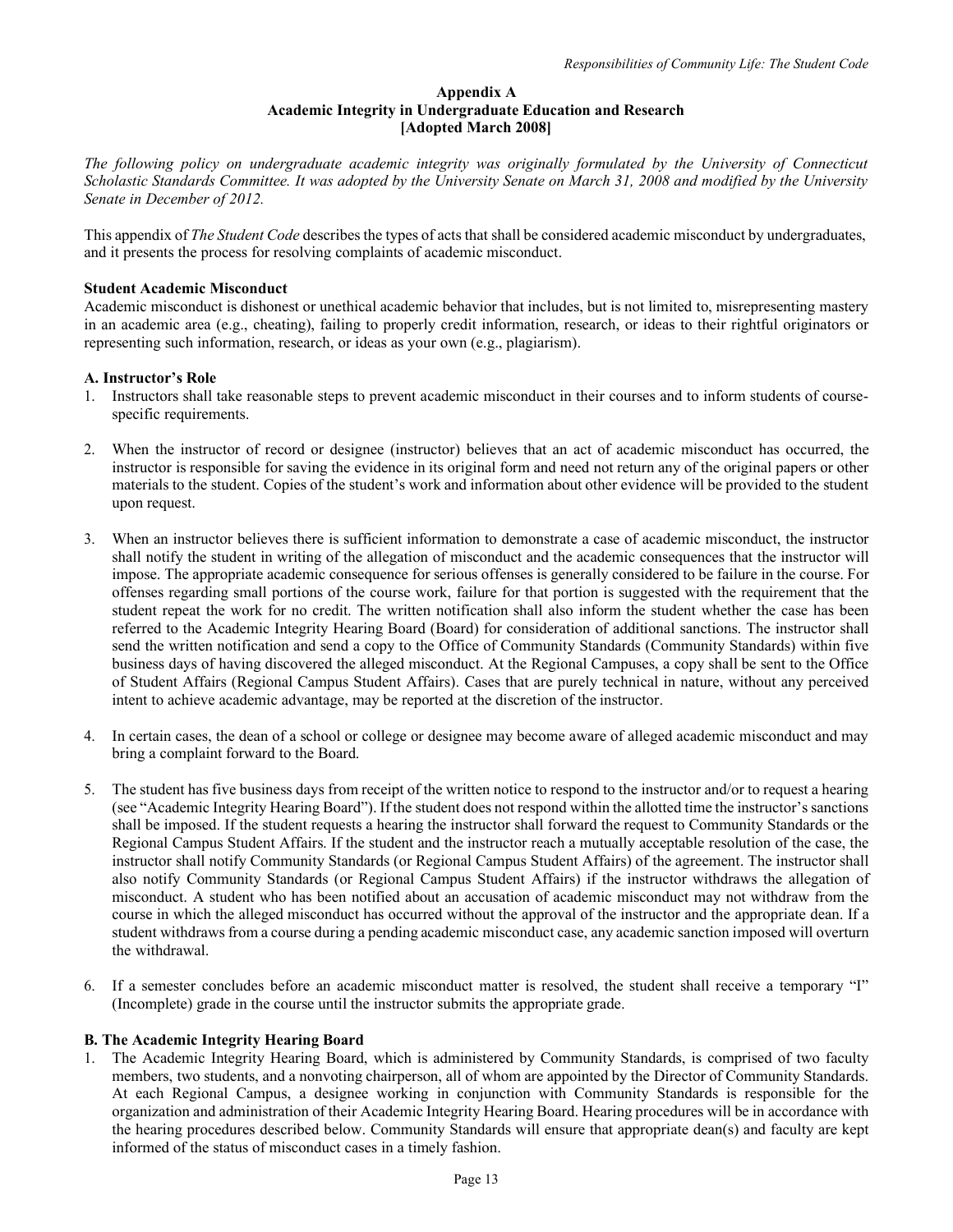2. The respondent or the accusing instructor may refer a case of alleged academic misconduct to Community Standards for it to be adjudicated by the Board. Community Standards will review all academic misconduct cases as they are received to determine if a case needs to be heard by the Board to determine if additional sanctions need to be considered. After receiving written notification of the academic misconduct from the instructor, Community Standards may meet with students to discuss additional sanctions outlined in *The Student Code* to determine if an agreement about additional sanctions can be reached. If an agreement cannot be reached between a student and Community Standards, the case will be heard by the Board.

# **C. Hearing on Academic Misconduct**

- 1. An essential component of any academic integrity hearing is the determination and the weighing of the facts that pertain to the allegation(s). Therefore, it is vital that personal statements and other information be presented clearly and factually. All participants are expected to be respectful of each other's purpose in the hearing process and to conduct themselves according to the direction of the Board.
- 2. Normally, an academic integrity hearing will be conducted within fifteen (15) business days of the respondent being notified of the hearing.
- 3. The complainant (instructor or designee) and the respondent shall each have the right to:
	- a. Be notified of all alleged violations by means of the address (University e-mail, residence hall address, or permanent address) provided by the student via the Registrar's Office. Typically, this will be done via e-mail which will provide a link to the documentation.
	- b. Review any written complaint(s) and supporting documents.
	- c. Be informed about the hearing process.
	- d. A reasonable period of time to prepare for a hearing.
	- e. Request a delay of a hearing due to extenuating circumstances. The decision to grant or deny any such request is within the discretion of the hearing body.
	- f. Submit a written account, a personal statement regarding the incident and/or any relevant documentation or records. All documentation must be provided by the date established by the non-voting chairperson. Documentation will not be accepted past the established deadline and failure to provide documentation by the established deadline will not be an acceptable reason for an appeal. The decision to not present information is not an admission ofresponsibility.
	- g. Provide the names and contact information of incident witnesses, those who have direct knowledge of the incident, and provide a list of questions for any incident witnesses, including the involved parties. This information must be provided by the date established by the non-voting chairperson. Failure to provide witness information by the established deadline will not be an acceptable reason for an appeal. The non-voting chairperson will make every effort to interview those witnesses with direct knowledge; however, the witness cannot be compelled to speak with the non-voting chairperson.
	- h. Be notified of the identity of witnesses who have been called to speak at the hearing or who have been asked to provide additional written information by the Board.
	- i. Be accompanied by a support person during the portions of the hearing in which the student is participating. A student should select a support person whose schedule allows attendance at the scheduled date and time for the academic integrity hearing because delays will not be allowed due to the scheduling conflicts of a support person.
	- j. Be present at the pertinent stages of the hearing process as indicated by the Director of Community Standards. The deliberations of the hearing body are private.
	- k. Present a personal or community impact statement to the hearing body upon a finding of"Responsibility."
- 4. An academic integrity hearing shall be conducted by the Board in accordance with the procedures listed below:
	- a. Formal rules of process, procedure, and/or technical rules of evidence, such as are applied in criminal or civil court, are not used in these proceedings.
	- b. A hearing shall be conducted in private.
	- c. Admission of any person into the hearing room shall be at the discretion of the Board. The Board shall have the authority to discharge or to remove any person whose presence is deemed unnecessary or obstructive to the proceedings.
	- d. When a hearing involves more than one respondent, the Director of Community Standards may, at the Director's discretion, permit the hearings concerning each student to be conducted either separately or jointly.
	- e. If a respondent or complainant, after receiving notification, does not appear for a hearing, the hearing will proceed without the absent party.
	- f. Except as directed by the chair, the support person shall limit his/her role in a hearing to that of a consultant to the respondent or complainant.
	- g. The identity of any witnesses must be provided to the Board at least two business days before the hearing. The Board may elect not to permit one or more witnessesto participate in the hearing if the information they are expected to provide is not relevant to any material issue and is deemed unnecessarily redundant of other information already in the record.